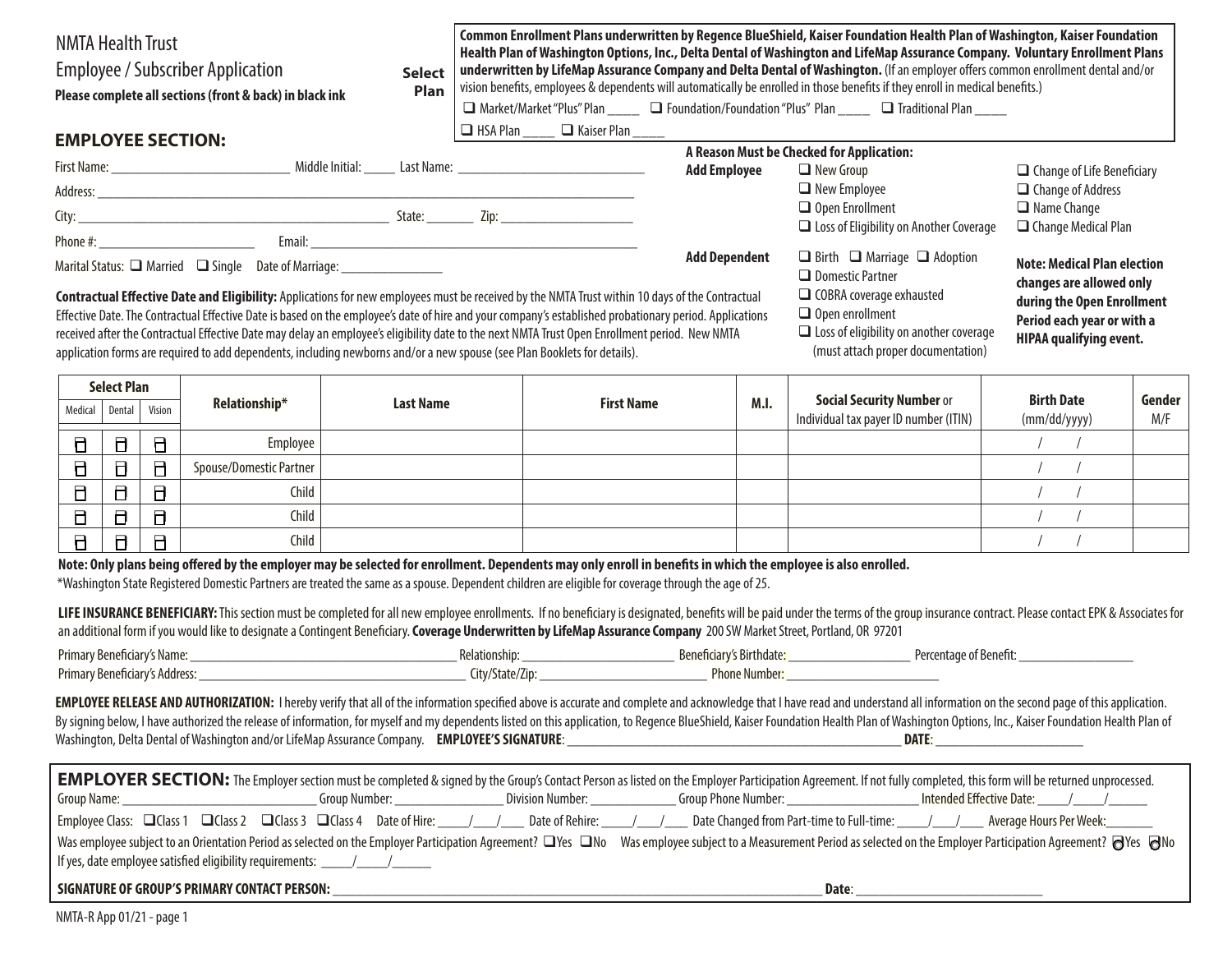If any dependent child(ren) being added is/are covered under another plan and the natural parents are divorced or separated, Washington State regulations require that we ask the following:

Name of parent with custody (if parents have dual custody, indicate):

If divorced, did the court establish financial responsibility for the child(ren)'s health care?  $\Box$  Yes  $\Box$  No (Please provide a copy of the divorce decree maintenance agreement outlining coverage specifications.) If YES, please specify the name and address of the parent with responsibility:

### **Do you or any of your dependents applying for coverage have coverage with any health care plan? □ Yes □ No** Will coverage remain in effect? □ Yes □ No **IMPORTANT: If you or any of your dependents applying for coverage have coverage with any health care plan, you MUST complete the information below.**

#### **OTHER CURRENT OR PRIOR INSURANCE COVERAGE:**

| Other Insurance Company Full Address: _________                                                                                                                                                                                                         |                                                                                                                                                                                                                                |  |  |  |  |  |  |
|---------------------------------------------------------------------------------------------------------------------------------------------------------------------------------------------------------------------------------------------------------|--------------------------------------------------------------------------------------------------------------------------------------------------------------------------------------------------------------------------------|--|--|--|--|--|--|
|                                                                                                                                                                                                                                                         | Policyholder's Name: 1993 Mame: 1994 Mame: 2008 Mame: 2008 Mame: 2008 Mame: 2008 Mame: 2009 Mame: 2009 Mame: 2009 Mame: 2009 Mame: 2009 Mame: 2009 Mame: 2009 Mame: 2009 Mame: 2009 Mame: 2009 Mame: 2009 Mame: 2009 Mame: 200 |  |  |  |  |  |  |
|                                                                                                                                                                                                                                                         |                                                                                                                                                                                                                                |  |  |  |  |  |  |
| Persons covered by prior insurance (list names and date of birth for each): _______________________                                                                                                                                                     |                                                                                                                                                                                                                                |  |  |  |  |  |  |
| <b>Type of Coverage:</b> $\square$ Medical $\square$ Pharmacy $\square$ Dental $\square$ Vision $\square$ Medicare<br><b>Type of Policy:</b> $\Box$ Group $\Box$ Individual $\Box$ Medicaid $\Box$ Medicare Part A $\Box$ Medicare Part B $\Box$ Other: |                                                                                                                                                                                                                                |  |  |  |  |  |  |
|                                                                                                                                                                                                                                                         |                                                                                                                                                                                                                                |  |  |  |  |  |  |
| If employee or dependents have Medicare, what was the begin date for Part A: _______________                                                                                                                                                            | Part B:<br>Medicare HIC# with Alpha Suffix: Medicare Museum Alpha Suffix:                                                                                                                                                      |  |  |  |  |  |  |
|                                                                                                                                                                                                                                                         | Reason: □ Disability □ Over Age 65 □ End Stage Renal Disease                                                                                                                                                                   |  |  |  |  |  |  |

**Application Agreement:** I have provided these answers as part of the application procedure required by Regence BlueShield, Kaiser Foundation Health Plan of Washington Options, Inc., Kaiser Foundation Health Plan of Washington, Delta Dental of Washington and/or LifeMap Assurance Company to enroll in coverage and I certify that all information completed on this form is true, correct and complete. I understand that Regence BlueShield, Kaiser Foundation Health Plan of Washington Options, Inc., Kaiser Foundation Health Plan of Washington, Delta Dental of Washington and/or LifeMap Assurance Company will rely on each answer in making coverage and rating determinations. It is a crime to knowingly provide false, incomplete, or misleading information to an insurance company for the purpose of defrauding the company. Penalties include imprisonment, fines, and denial of insurance benefits.

**HIPAA Special Enrollment Provisions:** If I have waived enrollment and completed a "Waiver of Insurance Form" for myself or any of my dependents (including my spouse) because of other health insurance or group health plan coverage, I may in the future be able to enroll the waived individuals in this plan, provided I request enrollment within 30 days after the other coverage of the individual(s) ends due to loss of eligibility or an employer's ceasing to contribute toward that other coverage. In addition, if I have a new dependent as a result of marriage, birth, adoption, or placement for adoption, I may be able to enroll myself and my dependents, provided that I request enrollment within 30 days after the marriage, or within 60 days after the birth, adoption, or placement.

**Release of Information:** I acknowledge and understand my health plan may request or disclose health information about me or my dependents (persons who are eligible for benefits coverage and are listed on the enrollment form) for the purpose of facilitating health care treatment, payment or for the purpose of business operations necessary to administer health care benefits; or as required by law\*. Health information requested or disclosed may be related to treatment or services performed by: a physician, dentist, pharmacist or other physical or behavioral health care practitioner; a clinic, hospital, long term care or other medical facility; any

other institution providing care, treatment, consultation, pharmaceuticals or supplies; or an insurance carrier or group health plan. Health information requested or disclosed may include, but is not limited to: claims records, correspondence, medical records, billing statements, diagnostic imaging reports, laboratory reports, dental records, or hospital records (including nursing records and progress notes). This acknowledgement does not apply to obtaining information regarding psychotherapy notes. A separate authorization will be used for psychotherapy notes.

\* For more information about such uses and disclosures, including uses and disclosures required by law, please refer to the Notice of Privacy Practices. A copy is available from our website at www.epkbenefits.com or by phone at (800) 545-7011 or (425) 641-7762.

#### Coverage underwritten by: **Regence BlueShield**

 1800 Ninth Avenue -- Seattle, WA 98101  **Kaiser Foundation Health Plan of Washington Options, Inc. and Kaiser Foundation Health Plan of Washington** 601 Union St, Suite 3100, Seattle, WA 98101 P.O. Box 34750, Seattle, WA 98124-9745  **Delta Dental of Washington** 400 Fairview Ave N., Suite 800, Seattle, WA 98109 **LifeMap Assurance Company** 200 SW Market Street, Portland, OR 97201  **First Choice Employee Assistance Program** 600 University St, Suite 1400, Seattle, WA 98101

Mailor Fax to:EPK & Associates, Inc. - 15375 SE 30th Place #380 - Bellevue, WA 98007 Phone: 800-545-7011 - Fax 425-641-8114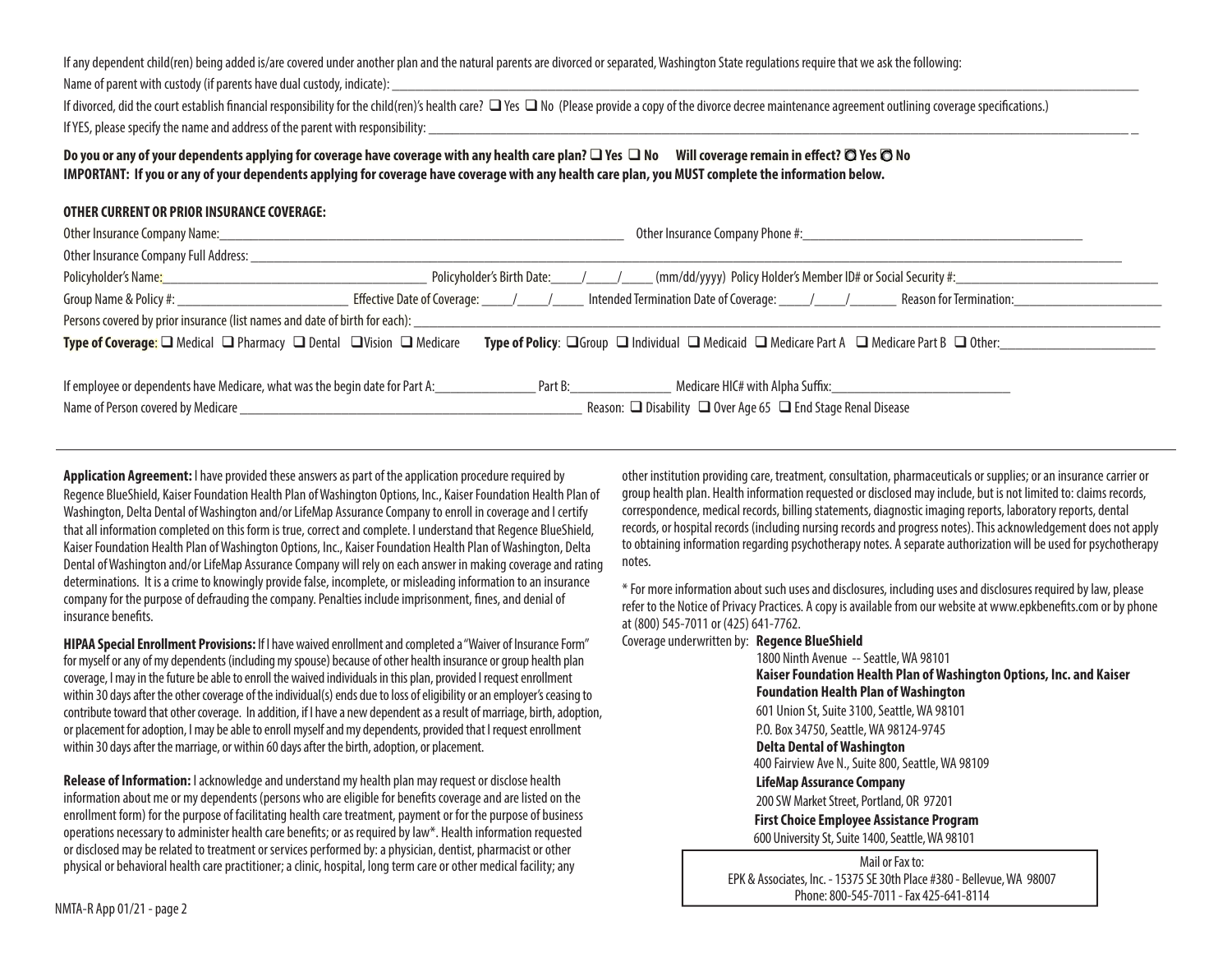NMTA Health Trust Employee / Subscriber Application

## **Please use this page, if necessary, to enroll additional dependents.**

## **EMPLOYEE SECTION:**

Employee Social Security Number: \_\_\_\_\_\_\_\_\_\_\_\_\_\_\_\_\_\_\_\_\_

First Name:\_\_\_\_\_\_\_\_\_\_\_\_\_\_\_\_\_\_\_\_\_\_\_ Middle Initial: \_\_\_\_ Last Name: \_\_\_\_\_\_\_\_\_\_\_\_\_\_\_\_\_\_\_\_\_\_\_\_

# **Addtional Dependents Continued from First Page**

| <b>Select Plan</b> |        |        |               |                  |                   |      | <b>Social Security Number or</b>      | <b>Birth Date</b> | Gender |
|--------------------|--------|--------|---------------|------------------|-------------------|------|---------------------------------------|-------------------|--------|
| Medical            | Dental | Vision | Relationship* | <b>Last Name</b> | <b>First Name</b> | M.I. | Individual tax payer ID number (ITIN) | (mm/dd/yyyy)      | M/F    |
| $\Box$             | $\Box$ | $\Box$ | Child         |                  |                   |      |                                       |                   |        |
| $\Box$             | $\Box$ | $\Box$ | Child         |                  |                   |      |                                       |                   |        |
| $\Box$             | $\Box$ | $\Box$ | Child         |                  |                   |      |                                       |                   |        |
| $\Box$             | $\Box$ | $\Box$ | Child         |                  |                   |      |                                       |                   |        |
| $\Box$             | $\Box$ | $\Box$ | Child         |                  |                   |      |                                       |                   |        |
| □                  | $\Box$ | $\Box$ | Child         |                  |                   |      |                                       |                   |        |
| Ο                  | $\Box$ | $\Box$ | Child         |                  |                   |      |                                       |                   |        |
| О                  | $\Box$ | $\Box$ | Child         |                  |                   |      |                                       |                   |        |
| $\Box$             | $\Box$ | $\Box$ | Child         |                  |                   |      |                                       |                   |        |
| □                  | $\Box$ | $\Box$ | Child         |                  |                   |      |                                       |                   |        |
| $\Box$             | $\Box$ | $\Box$ | Child         |                  |                   |      |                                       |                   |        |
| О                  | $\Box$ | $\Box$ | Child         |                  |                   |      |                                       |                   |        |
| $\Box$             | $\Box$ | $\Box$ | Child         |                  |                   |      |                                       |                   |        |
| $\Box$             | $\Box$ | $\Box$ | Child         |                  |                   |      |                                       |                   |        |
| $\Box$             | $\Box$ | $\Box$ | Child         |                  |                   |      |                                       |                   |        |
| О                  | $\Box$ | $\Box$ | Child         |                  |                   |      |                                       |                   |        |
| $\Box$             | $\Box$ | $\Box$ | Child         |                  |                   |      |                                       |                   |        |
| $\Box$             | $\Box$ | $\Box$ | Child         |                  |                   |      |                                       |                   |        |
| О                  | $\Box$ | $\Box$ | Child         |                  |                   |      |                                       |                   |        |

Note: Only plans being offered by the employer may be selected for enrollment. Dependents may only enroll in benefits in which the employee is also enrolled.

\*Washington State Registered Domestic Partners are treated the same as a spouse. Dependent children are eligible for coverage through the age of 25.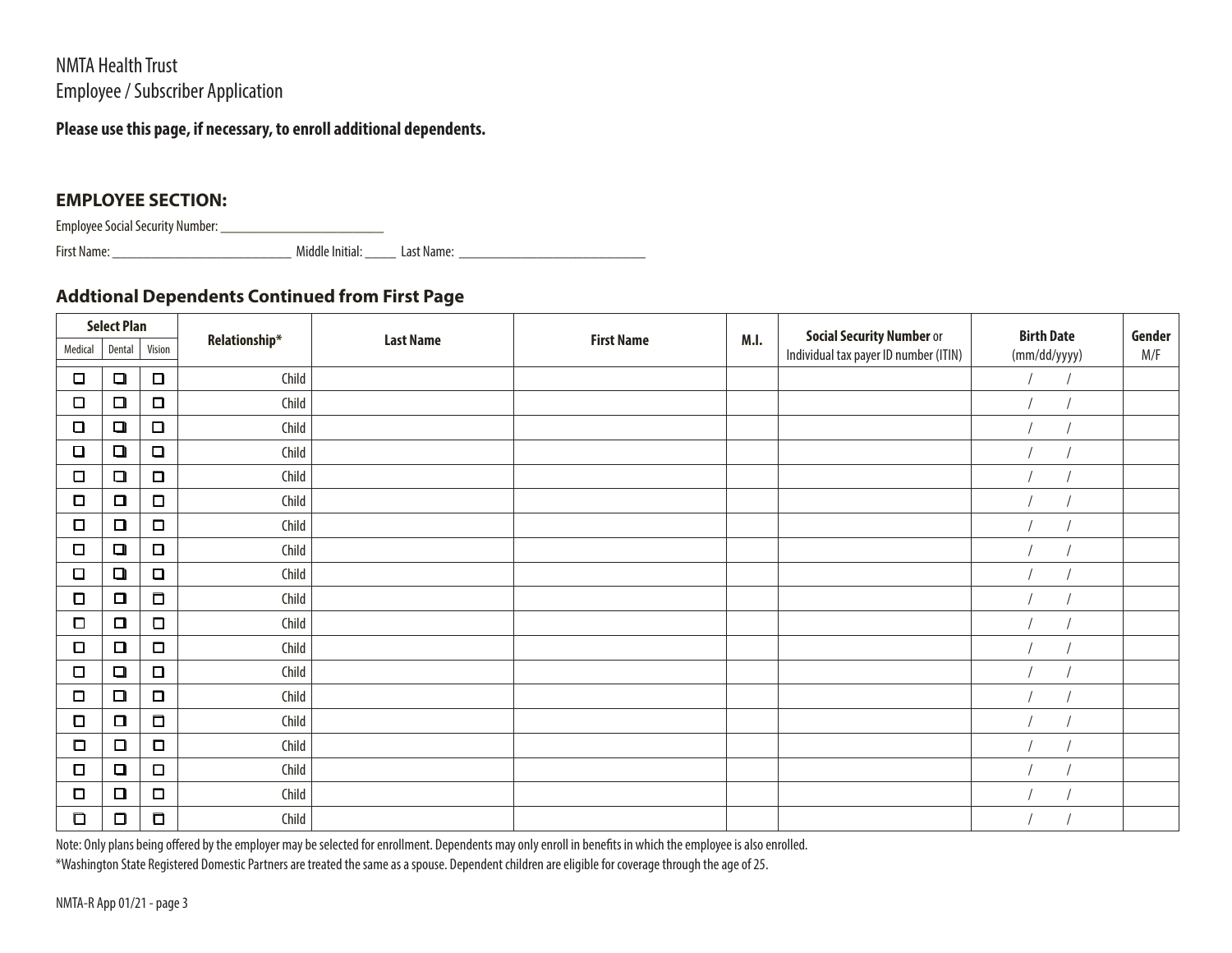### **DISCRIMINATION IS AGAINST THE LAW**

Regence complies with applicable Federal civil rights laws and does not discriminate on the basis of race, color, national origin, age, disability, or sex. Regence does not exclude people or treat them differently because of race, color, national origin, age, disability, or sex.

Regence:

- Provides free aids and services to people with disabilities to communicate effectively with us, such as:
	- o Qualified sign language interpreters
	- $\circ$  Written information in other formats (large print, audio, accessible electronic formats, other formats)
- Provides free language services to people whose primary language is not English, such as:
	- o Qualified interpreters
	- o Information written in other languages

If you need these services, contact us at 888-344-6347.

If you believe that Regence has failed to provide these services or discriminated in another way on the basis of race, color, national origin, age, disability, or sex, you can file a grievance with our civil rights coordinator at M/S CS B32B, P.O. Box 1271, Portland, OR 97207-1271, phone: 888-344-6347, TTY: 711, email: CS@regence.com. Please indicate you wish to file a civil rights grievance. You can file a grievance in person or by mail, fax, or email. If you need help filing a grievance our Civil Rights Coordinator is available to help you. You can also file a civil rights complaint with the U.S. Department of Health and Human Services, Office for Civil Rights electronically through the Office for Civil Rights Complaint Portal, available at https://ocrportal.hhs.gov/ocr/portal/lobby.jsf, or by mail or phone at: U.S. Department of Health and Human Services, 200 Independence Avenue SW., Room 509F, HHH Building, Washington, DC 20201, 1-800-368- 1019, 800-537-7697 (TDD). Complaint forms are available at http://www.hhs.gov/ocr/office/file/index.html.

### **HELP IN OTHER LANGUAGES**

The following translations help people who do not read English understand their rights and responsibilities and who to call for help. Including these translations is a federal requirement for all health plans sold on the state or federal marketplaces.

**Spanish: Este aviso tiene información importante.** Regence cumple con las leyes de derechos civiles federales aplicables y no discrimina sobre la base de raza, color, nacionalidad, edad, discapacidad o sexo. Este aviso tiene información importante sobre su solicitud o cobertura. Busque las fechas importantes en este aviso. Es posible que tenga que tomar alguna acción en un determinado plazo para mantener su cobertura de salud o ayuda con los costos. Usted tiene derecho a obtener esta información y otra información sobre su solicitud o cobertura, en su propio idioma y sin costo. Llame al 888-344-6347. (TTY: 711)

**Chinese Traditional:** 本通知含有重要資訊。Regence 遵守適用之聯邦政府民權法,不會因種族、膚色、原始 出生國籍、年齡、身心障礙或性別的不同而予以差別待遇。本通知含有有關您申請或進行承保的重要資訊。請 留意本通知內的重要日期。請在期限之前採取行動,以確保您的醫療保障或協助支付費用。您有權索取使用您 語言撰寫的這類資訊,以及有關您申請或承保的相關資訊。請撥打 888-344-6347 索取。(聽障專線:711)

**Vietnamese: Thông báo này có Thông tin Quan trọng.** Regence tuân thủ luật pháp Liên bang về quyền công dân hiện hành và không phân biệt đối xử theo chủng tộc, màu da, nguồn gốc quốc gia, độ tuổi, khuyết tật hoặc giới tính. Thông báo này có thông tin quan trọng về đơn đăng ký hoặc bảo hiểm của quý vị. Tìm những ngày chính trong thông báo này. Quý vị có thể cần hành động trước một số thời hạn để duy trì bảo hiểm sức khỏe của mình hoặc được giúp đỡ có tính phí. Quý vị có quyền lấy thông tin này và thông tin khác về đơn đăng ký hoặc bảo hiểm, bằng ngôn ngữ của mình miễn phí. Gọi số 888-344-6347. (TTY: 711)

**Korean:** 이 공지 사항에는 중요 정보가 들어 있습니다**.** Regence은 해당 연방 민권법을 준수하며 인종, 피부색, 출신 국가, 연령, 장애, 또는 성별에 따라 차별하지 않습니다. 이 공지 사항에는 해당 신청서 또는 적용 범위에 관한 중요한 정보가 있습니다. 이 공지 사항의 주요 날짜를 찾아 보십시오. 해당 건강 보험을 그대로 유지하거나 비용을 지원 받으려면 특정 기한까지 조치를 취하셔야 합니다. 귀하는 모국어로 작성된 본 정보나 해당 신청서 또는 보장 범위에 대한 기타 정보를 무료로 받을 수 있는 권리가 있습니다. 888-344-6347로 연락하십시오. (TTY: 711)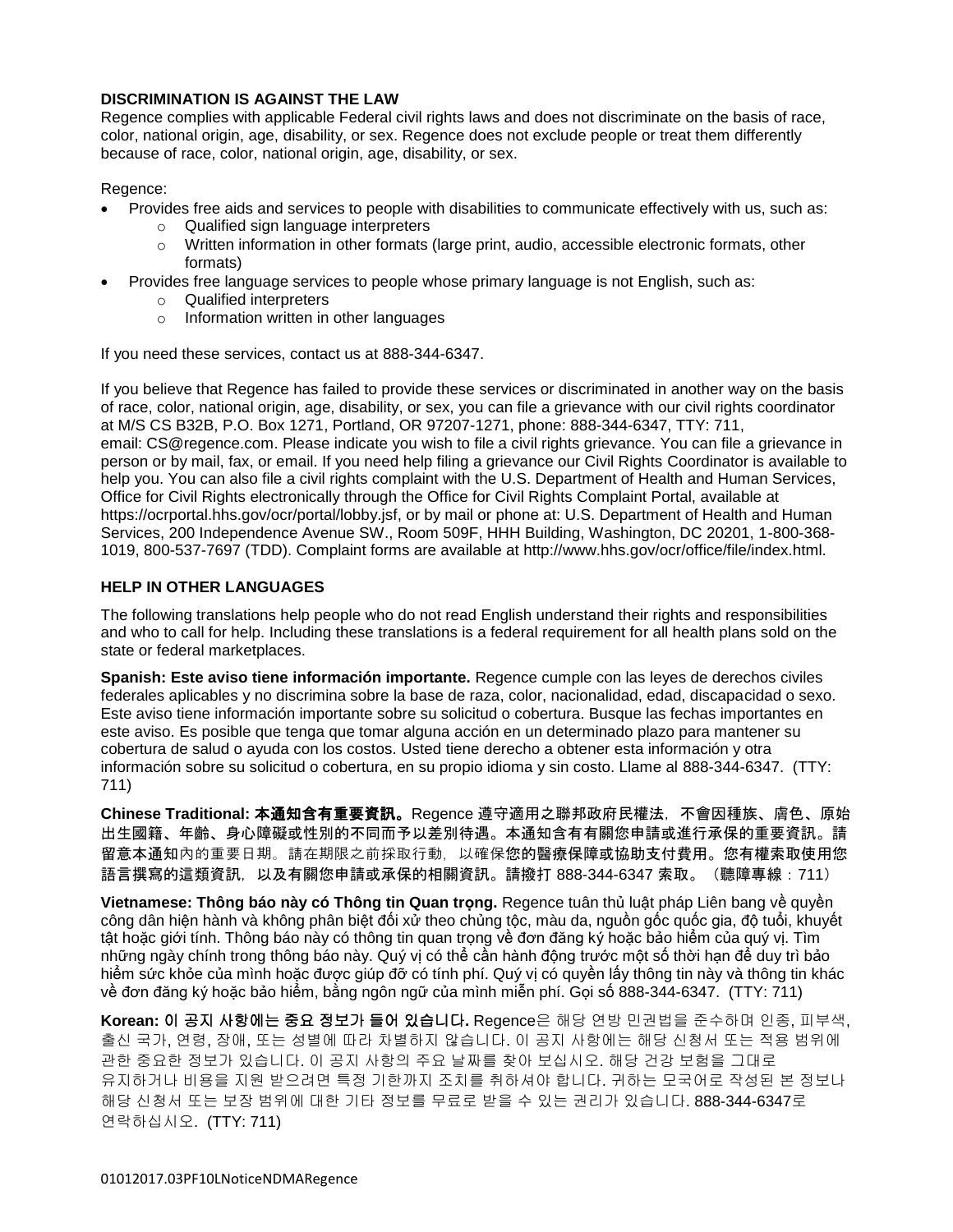**Russian: В данном Уведомлении содержится важная информация.** Regence несет обязательства по соблюдению применимых норм федерального законодательства о гражданских правах и не допускает дискриминации по признаку расы, цвета кожи, национального происхождения, возраста, статуса инвалидности или пола. В данном уведомлении содержится важная информация о вашем заявлении или страховом покрытии. Обратите внимание на ключевые даты, указанные в данном уведомлении. Возможно, вам нужно предпринять некоторые действия к определенному сроку, чтоб сохранить страховое покрытие или получить помощь с расходами. Вы имеете право получить данную, а также прочую информацию о вашем заявлении или страховом покрытии на родном языке бесплатно. Позвоните по номеру 888-344-6347. (TTY: 711)

**Tagalog: Ang Abiso na ito ay may Mahalagang Impormasyon.** Ang Regence ay sumusunod sa mga naaangkop na Pederal na batas sa mga karapatang sibil at hindi nagdidiskrimina batay sa lahi, kulay, bansang pinagmulan, edad, kapansanan, o kasarian. Ang abiso na ito ay may mahalagang impormasyon tungkol sa iyong aplikasyon o coverage. Hanapin ang mga importanteng petsa sa abiso na ito. Maaaring kailangan mong gumawa ng hakbang hanggang sa mga partikular na takdang araw upang mapanatili mo ang iyong coverage sa kalusugan o tulong sa mga gastusin. May karapatan kang makuha ang impormasyong ito, at iba pang impormasyon tungkol sa iyong aplikasyon o coverage, sa iyong sariling wika nang walang bayad. Tumawag sa 888-344-6347. (TTY: 711)

**Ukrainian: Це повідомлення містить важливу інформацію.** Regence дотримується застосовного федерального законодавства про громадянські права та не проводить політику дискримінації за расовою приналежністю, кольором шкіри, походженням, віком, інвалідністю та статевою ознакою. Це повідомлення містить важливу інформацію про пов'язану з вами програму або страхове покриття. Зверніть увагу на ключові дати в цьому повідомленні. Щоб зберегти за собою план медичного страхування або право отримувати грошову допомогу, можливо, вам потрібно буде вжити відповідні заходи, для яких установлено певні часові обмеження. Ви маєте право на безкоштовне отримання рідною мовою як цієї інформації, так і будь-якої іншої, пов'язаної з програмою чи страховим покриттям. Телефонуйте за таким номером: 888-344-6347 (телетайп: 711).

### **Mon-Khmer, Cambodian: សេចក្តីជូនដំណឹងសនេះមានព័ត៌មានេំខាន់ ។** Regence

អនុលោមទៅតាមច្បាប់របស់សហព័ន្ធស្តីពីសិទ្ធិពលរដ្ឋ ហើយមិនមានការរើសអើងចំពោះពូជសាសន៍ ពណ៌សម្បូរ សញ្ជាតិដើម អាយុ ពិការភាព ឬភេទឡើយ ។ លេច្ចក្ដីជូនដំណឹងនេះមានព័ត៌មានសំខាន់ស្ដីអំពីពាក្យសុំ ឬការធានារ៉ាប់រងសុខភាពរបស់អ្នក ។ សូមរកមើលកាលបរិច្ចេទសំខាន់ៗក្នុងសេចក្តី ដួនដំណឹងនេះ ។ អ្នកអាចត្រូវចាត់វិធានការឲ្យបានត្រឹមកាលបរិច្ឆេទកំណត់ ដើម្បីរក្សាបាននូវការធានារ៉ាប់រងសុខភាព ឬបានទទួលការជួយចេញការចំណាយថ្លៃថែទាំសុខភាពរបស់អ្នក ។ អ្នកមានសិទ្ធិទទួលបានព័ត៌មាននេះ និងព័ត៌មានដទៃ អំពីពាក្យសុំ ឬការធានារ៉ាប់រងសុខភាពរបស់អ្នក ជាភាសាដែលអ្នកប្រើ ដោយមិនបាច់បង់ប្រាក់ឡើយ ។ ហៅមកលេខ 888-344-6347 ។ (អ្នកពិបាកស្តាប់ ឬពិបាកនិយាយដែលប្រើ TTY សូមហៅមកលេខ ៖ 711)

**Japanese:** このお知らせには大変重要な情報が含まれています。Regence は、適用される連邦公民権法を遵守し、人 種、肌の色、出身国、年齢、身体障害、性別による差別をしません。このお知らせには保険の申請と適用に関する重要な情 報が含まれています。このお知らせに記載されている重要な日付にご注意ください。健康保険適用や医療費支援を引き続き 受けるためには締切日までに手続きを行う必要があります。あなたにはこのお知らせおよび申請と保険適用に関するその他の 情報について、無料かつ母国語で知る権利があります。こちらまでお電話ください: 888-344-6347。(TTY: 711)

**Amharic:** ይህ ማሳሰቢያ ጠቃሚ መረጃ ይዟል፡፡ Regence በሚተገበረው የፌደራል ሲቪል መብቶች ህግጋት በዘር፣ በቀለም፣ በመጡበት ብሄር፣ እድሜ፣ የአካል ጉዳት ወይም ፆታ መድሎ አይደረግም፡፡ ማሳሰቢያው ስለ ማመልከቻዎትና ሽፋን ጠቃሚ መረጃ አለው፡፡ በዚህ ማሳሳቢያ ላይ ቁልፍ ቀናትን ይፈልጉ፡፡ በተወሰኑ የመጨረሻ ቀናት የጤና ሽፋኑ ላይ ወይም የወጪን ድጋፍ እንዲቀጥል እረምጃ መውሰድ ያስፈልጋል፡፡ ይህንን መረጃ እንዲሁም በማመልከቻዎት ወይም ሽፋኑ ላይ ሌሎችንም መረጃዎች በራስዎን ቋንቋ ያለምንም ክፍያ የማግኘት መብት አሎት፡፡ 888-344-6347 ይደውሉ፡፡ (ቲቲዋይ፡- 711)

**Cushite/Oromo: Beeksisni kun odeeffannoo barbaachisaa qabatee jira**. Regence Ulaagaa seera mirga Siivilii Federaalaa kan guutuu fi sanyii, bifa, lammummaa, umrii, miidhama qaamaa ykn saala irratti hundaa'ee addaan hinqoodne dha. Beeksisni kun iyyannoo ykn haguuggii kara keessan irratti odeeffannoo barbaachisaa qabatee jira. Guyyoota furtuu beeksisa kana keessa jiran ilaalaa. Haguuggii fayyaa ykn gargaarsa keessan eeggachuuf hanga dhuma yeroo ta'eetti tarkanfii ta'e gatii bastanii fudhachuu qabdu. Odeeffannoo kana fi waa'ee iyyannoo ykn haguuggii keessanii kaffaltii tokko malee afaan keessaniin argachuuf mirga qabdu. Bilbilaa 888-344-6347. (TTY: 711)